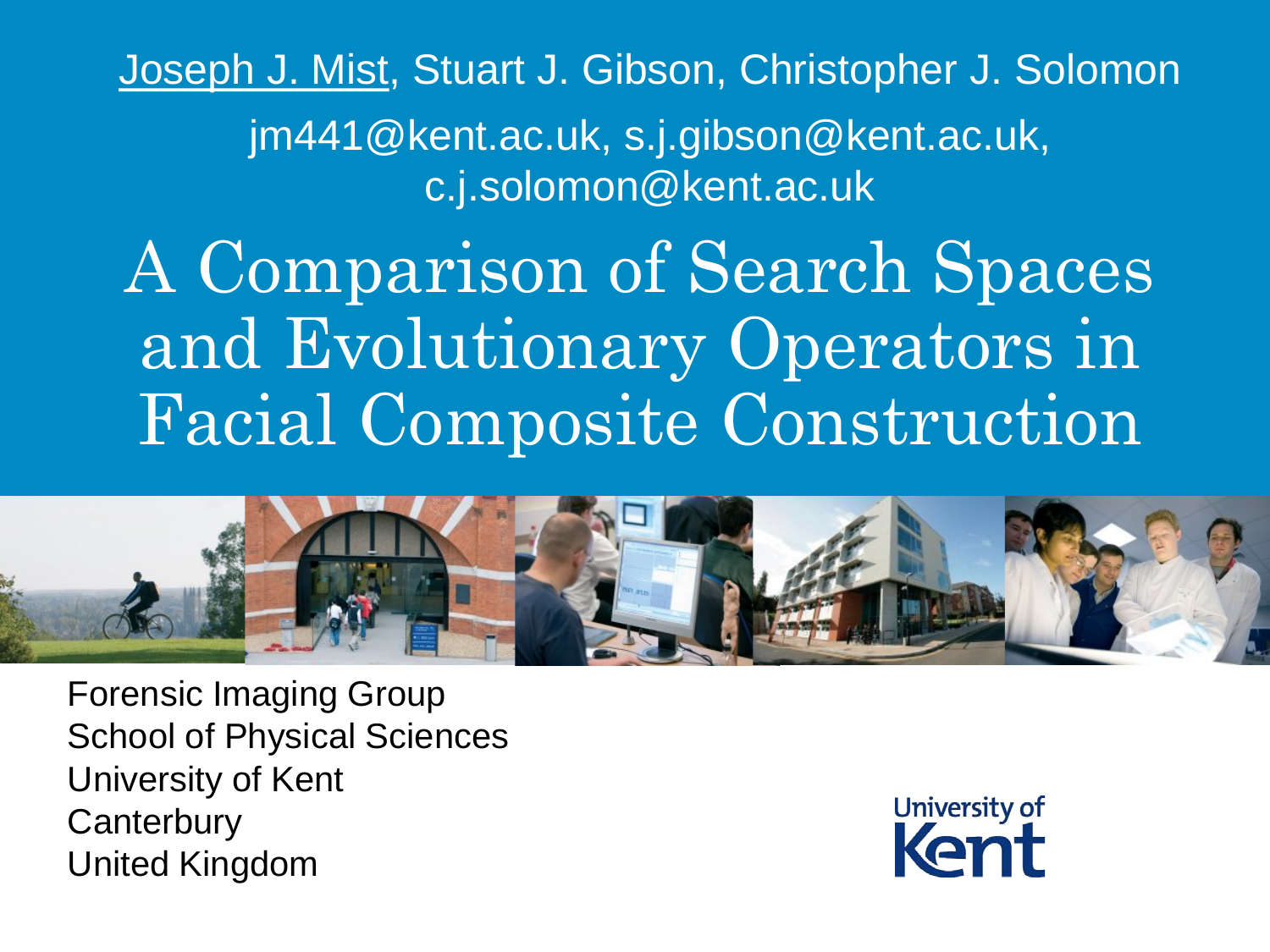## **Motivation**

- A person witnesses a crime committed by an unknown perpetrator.
- Investigators wish to create a facial likeness of the unknown perpetrator.
- The conventional approach is to create a feature based facial composite.



http://www.dailymail.co.uk/sciencetech/article-2005960/Anend-traditional-crime-dramas-New-DNA-technology-revealcommitted-crime-HOUR.html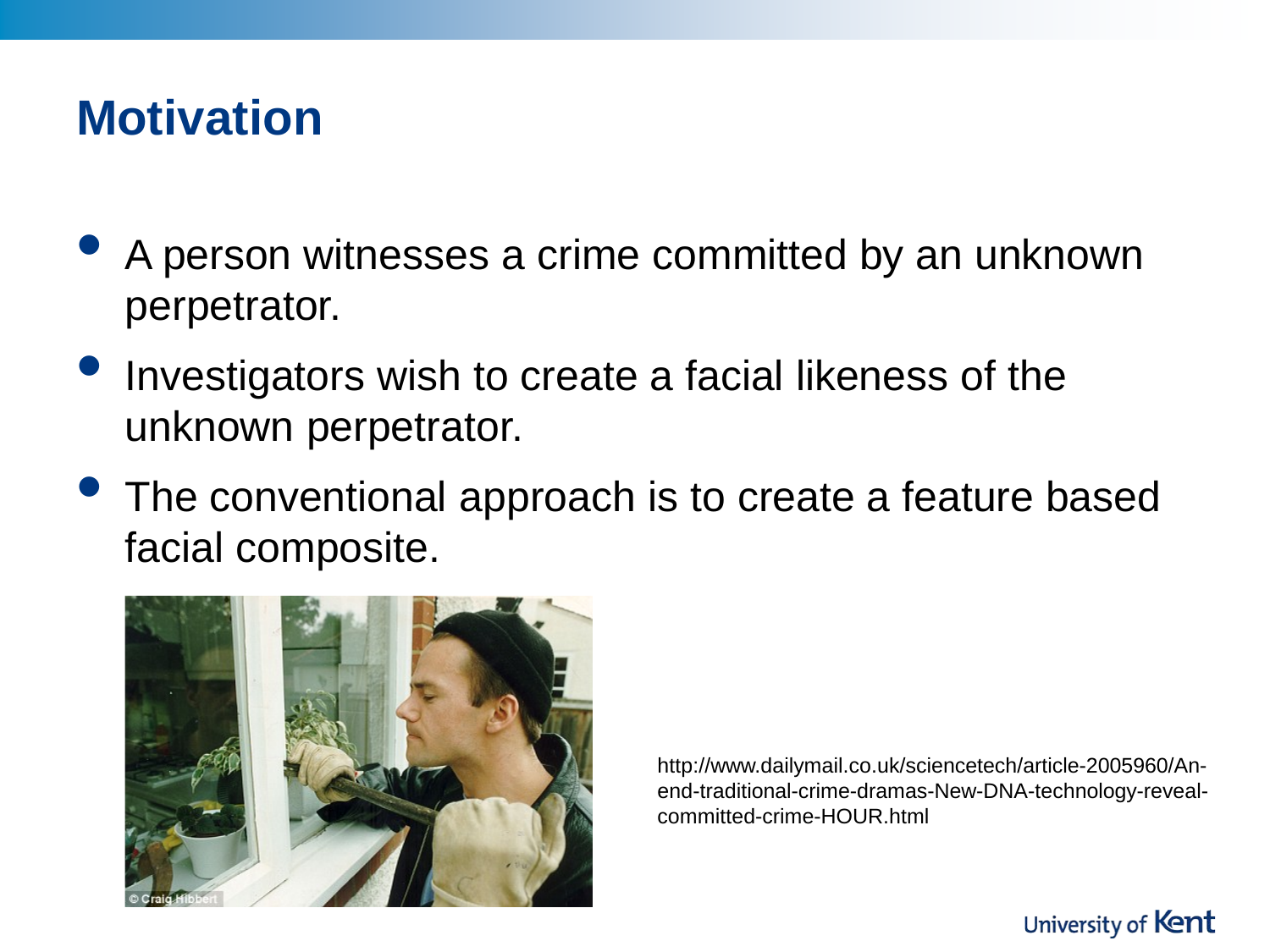# **Example of a (conventional) feature based facial composite**



http://www.bbc.co.uk/news/uk-wales-mid-wales-11083286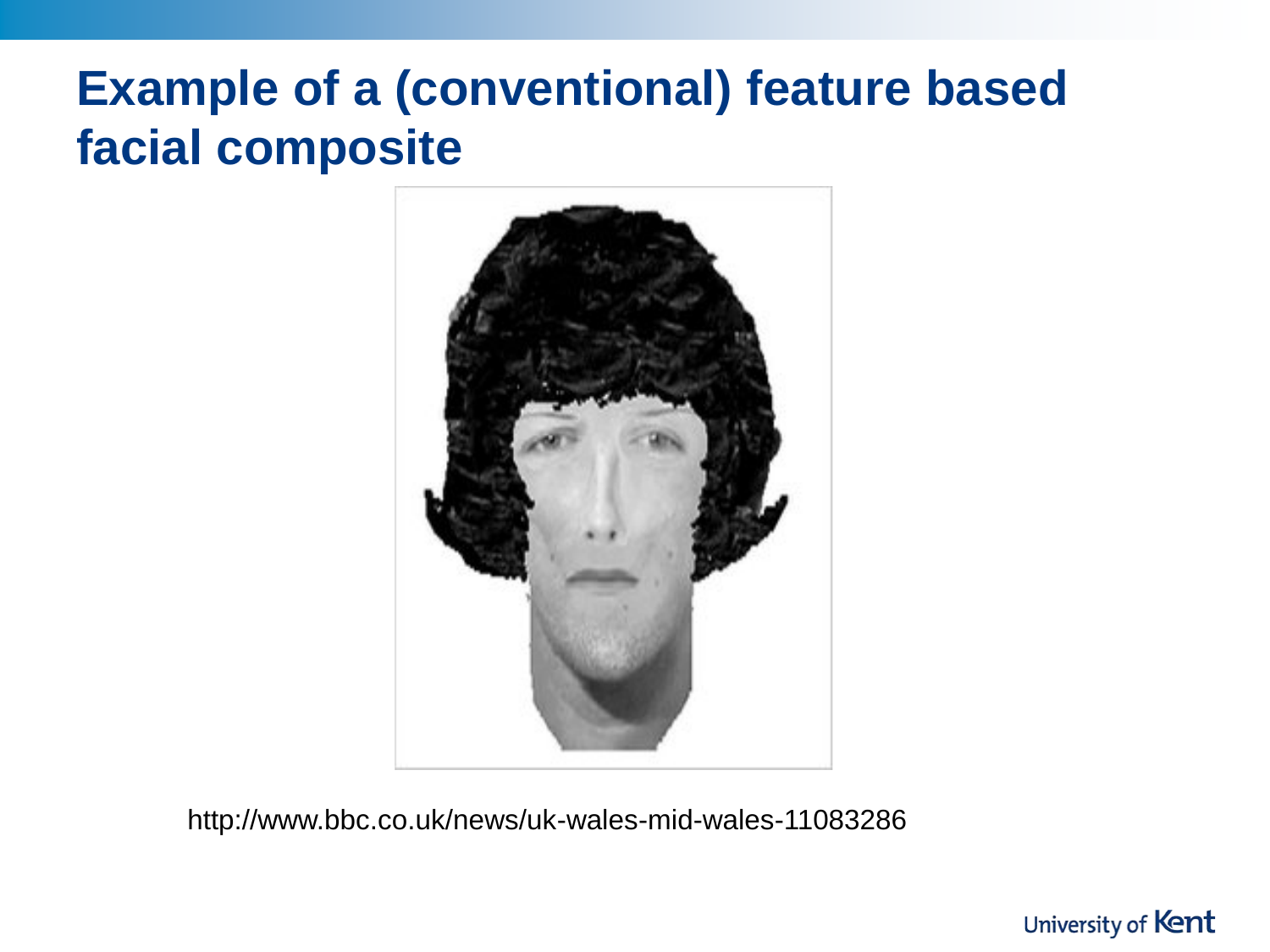# **Improving upon the feature based approach**

- Recognition of faces is generally holistic; not feature based.
- Facial composite software has been developed which allows a more holistic approach: EFIT-V and EvoFIT.



http://www.essexchronicle.co.uk/James-Attfieldmurder-recognise-people/story-20923878 detail/story.html



http://www.psni.police.uk/evofit\_carrickfergus\_appeal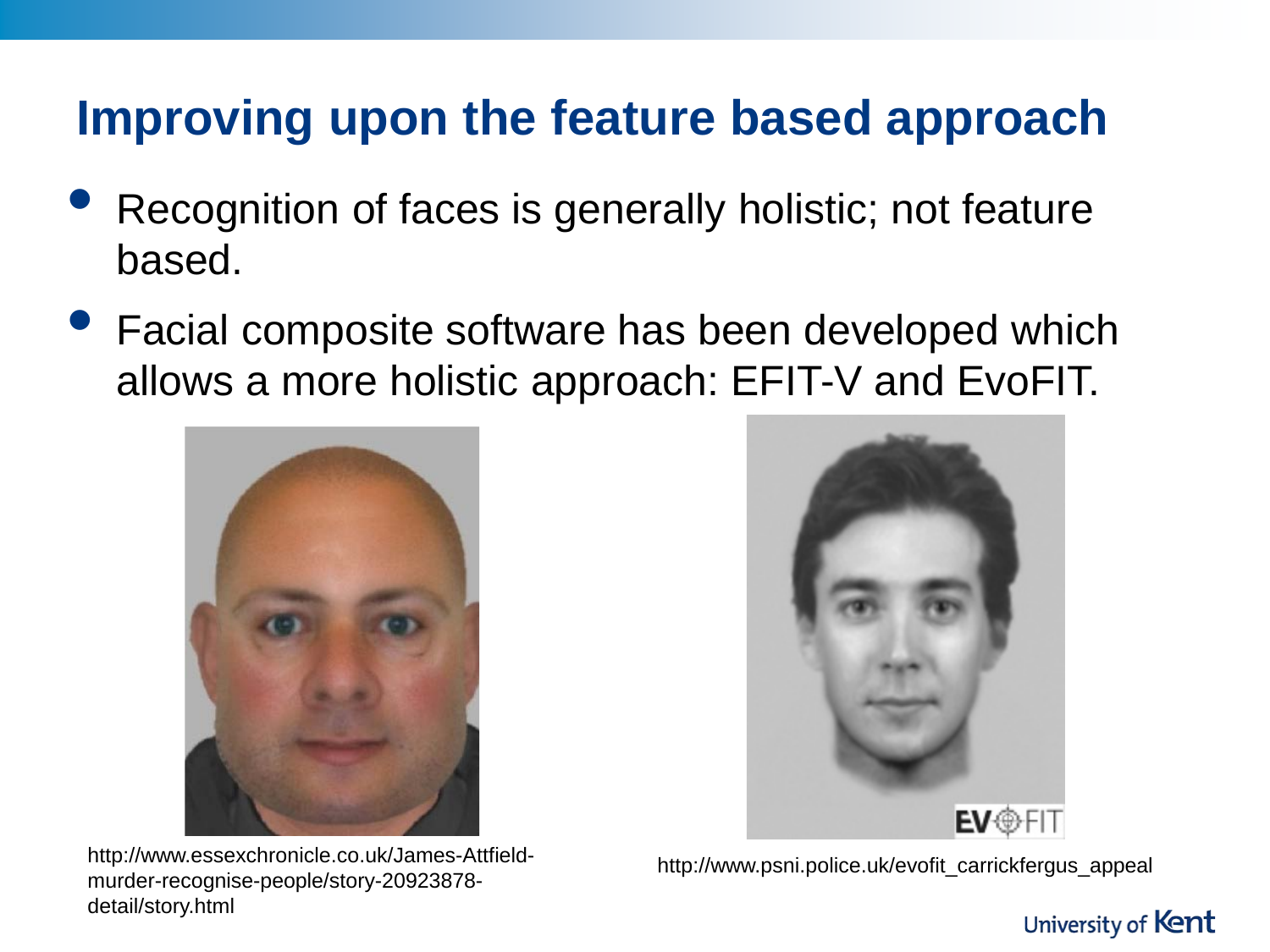

- The holistic approach suggests the use of whole face manipulation of composites.
- A multidimensional search space known as a *face-space*  is constructed using principal components analysis.
- Faces are represented as points in the face-space.
- The larger the face-space, the more faces that can be rendered.
- The search for a particular face is equivalent to a search for the corresponding point in the face-space.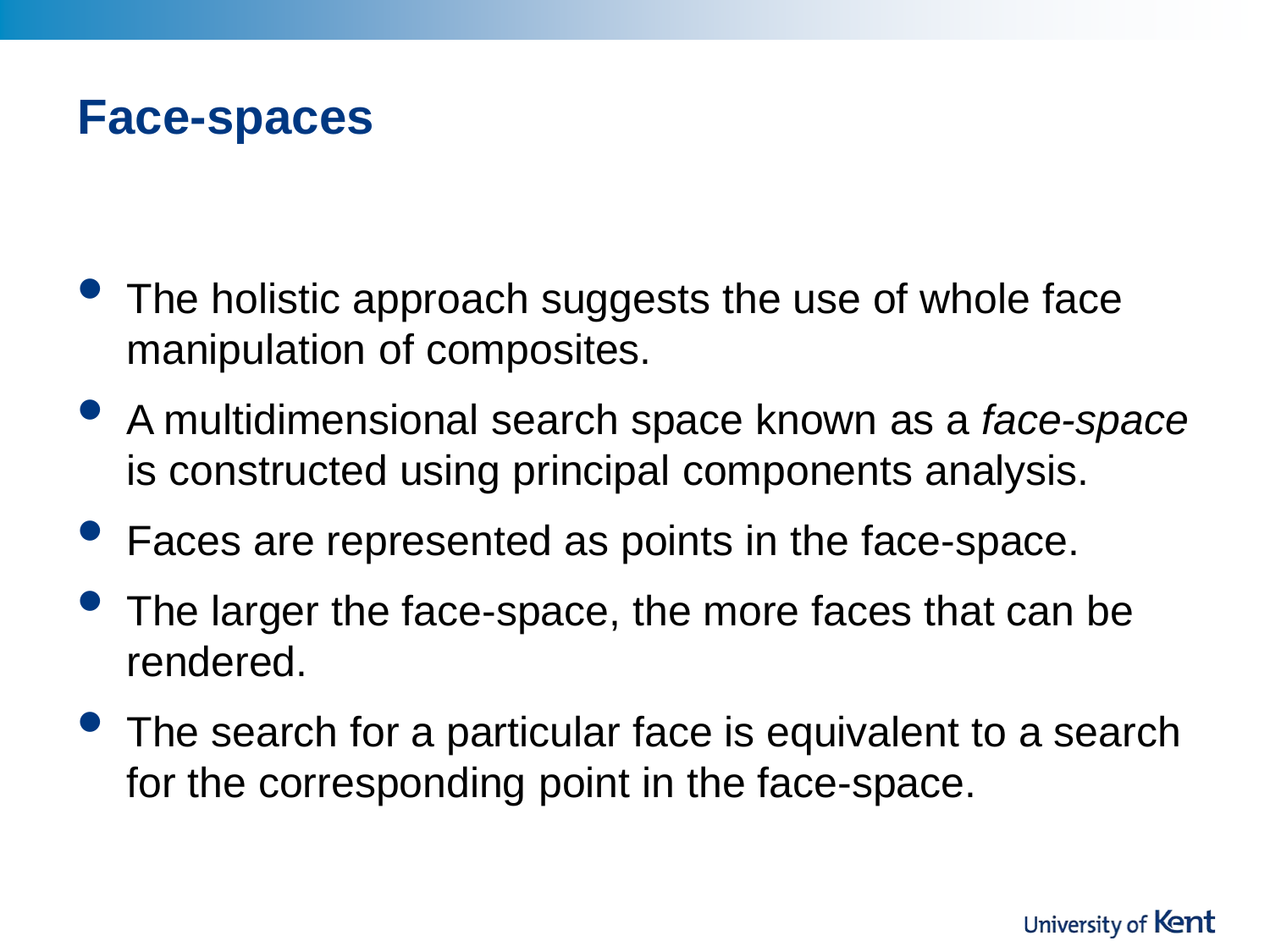# **Use of an interactive evolutionary algorithm**

- Searching for the optimum point in a large search space suggests the use of an *interactive evolutionary algorithm* (IEA).
- An IEA is like an evolutionary algorithm except that human evaluation replaces the fitness function.
- Use of human evaluation places a number of constraints on an IEA:
	- **Evaluation method.**
	- Population size.
	- **Number of generations.**
- Very little work has been done to compare recombination and mutation operators.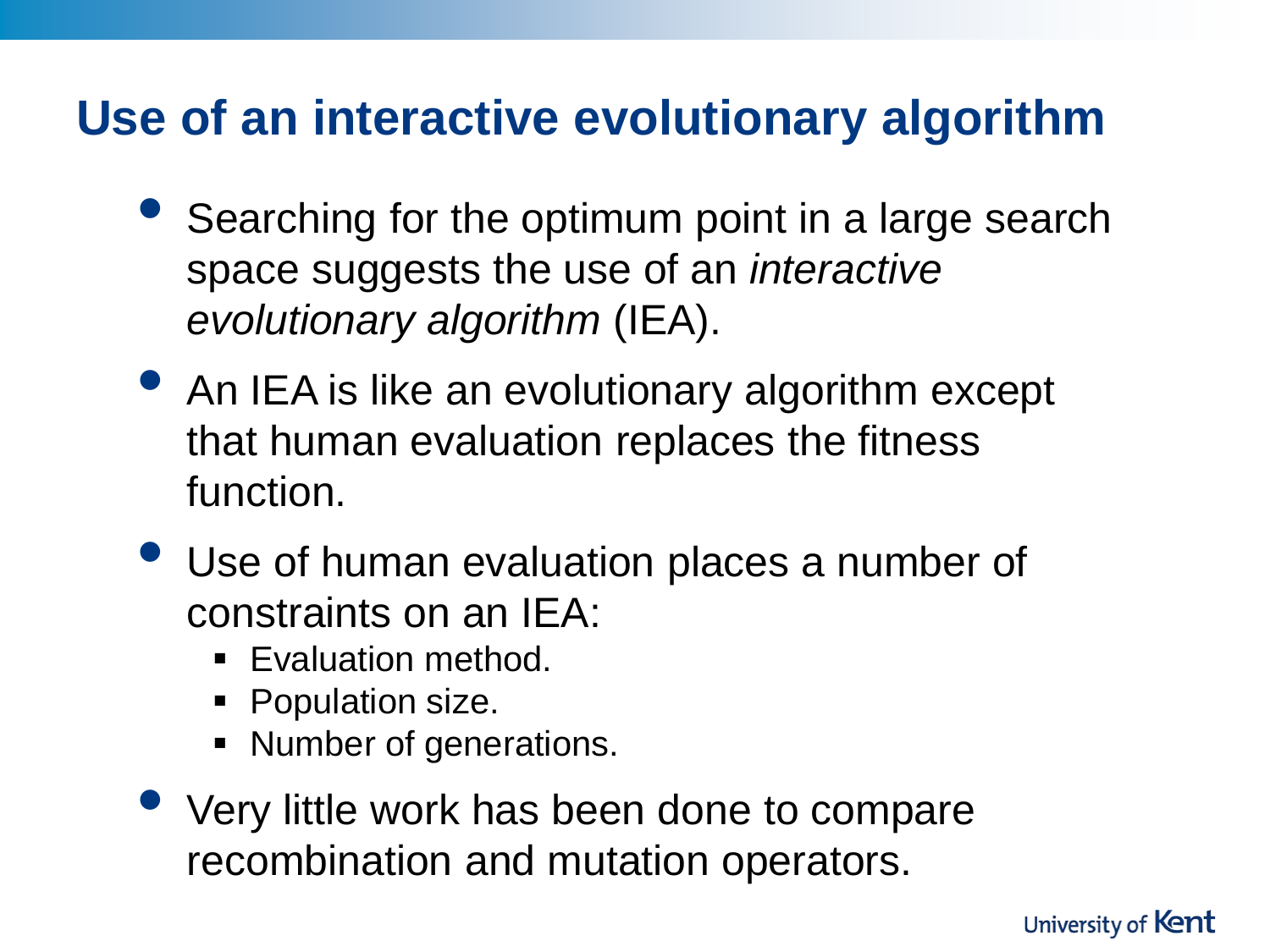### **Questions addressed in this work**

- Can a human influenced face-space outperform an entirely mathematically based face-space of equal size?
- Is it possible to reduce the size of the face-space and obtain an equally satisfactory result?
- Can the algorithm be improved with an appropriate selection of recombination and mutation operators.

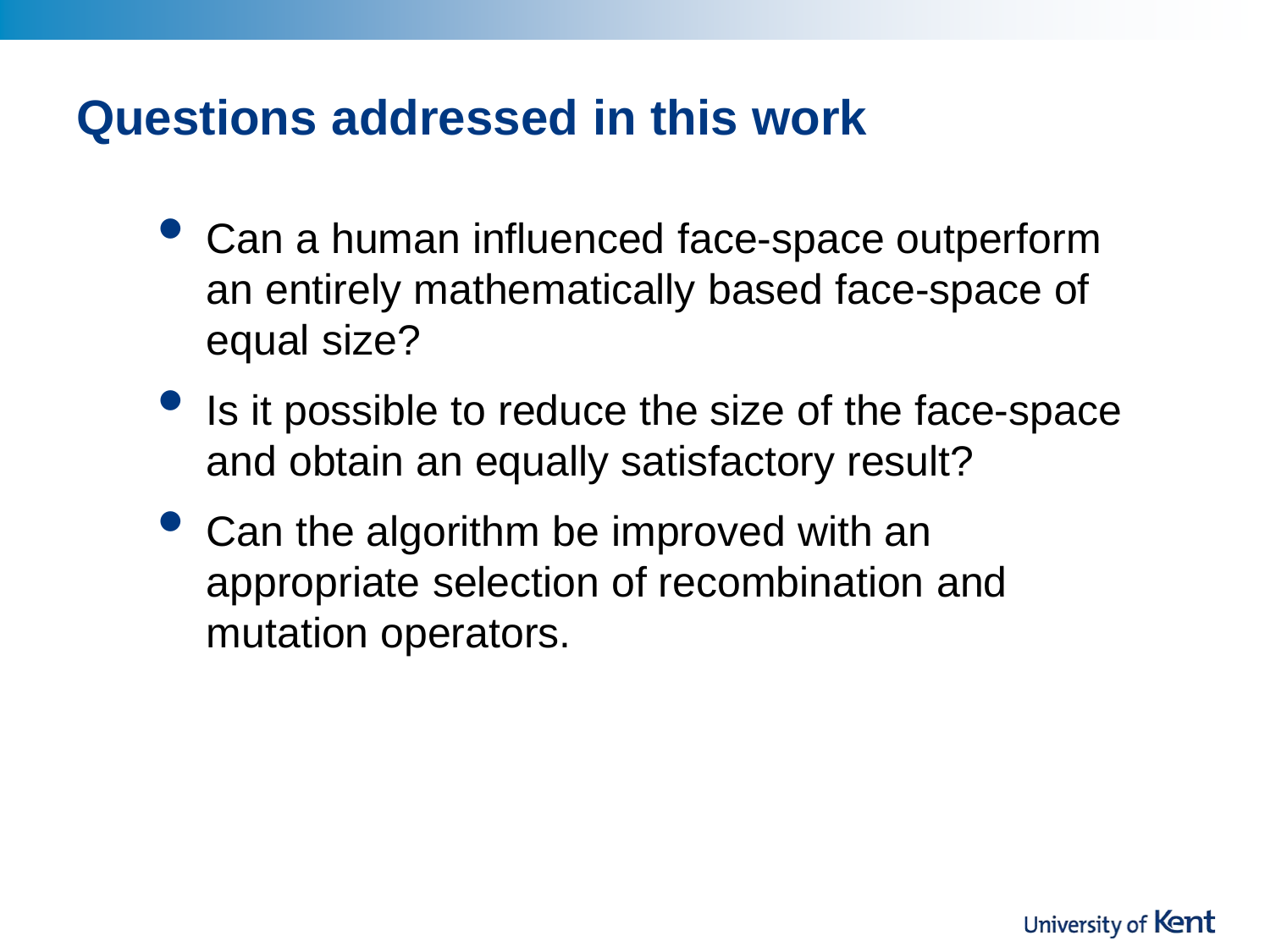### **Building the face-spaces**

- Based on the procedure used to create the facespaces in EFIT-V.
- The training set of 27 male and 63 female photographs is processed and its principal components (PCs) are determined.
- PCs are a set of orthogonal axes positioned along the vectors of greatest variance through the data.
- First PC accounts for most variance and so on.
- The PCs can be used to build searchable facespaces.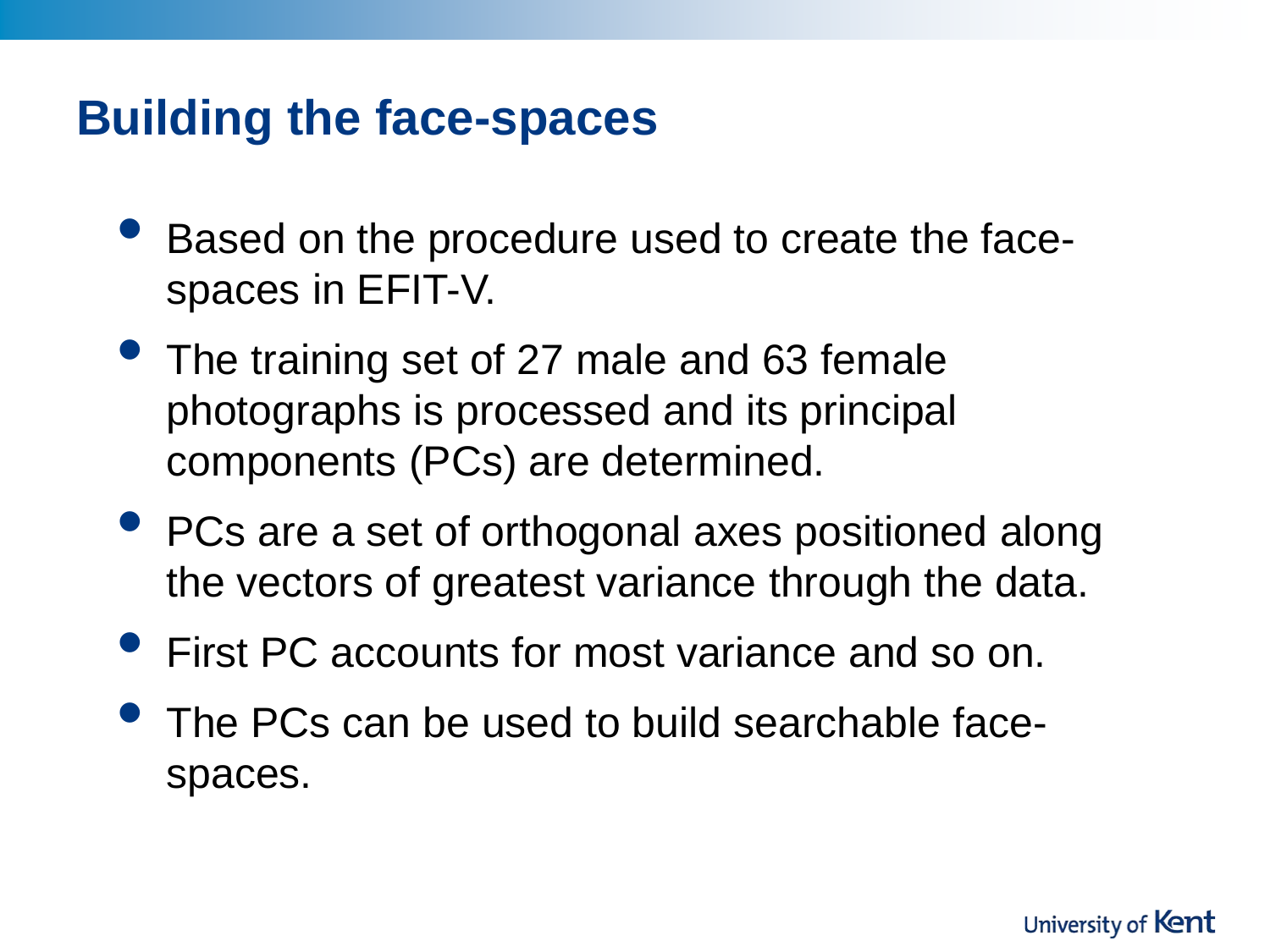### **Example of a face generated by the face model**



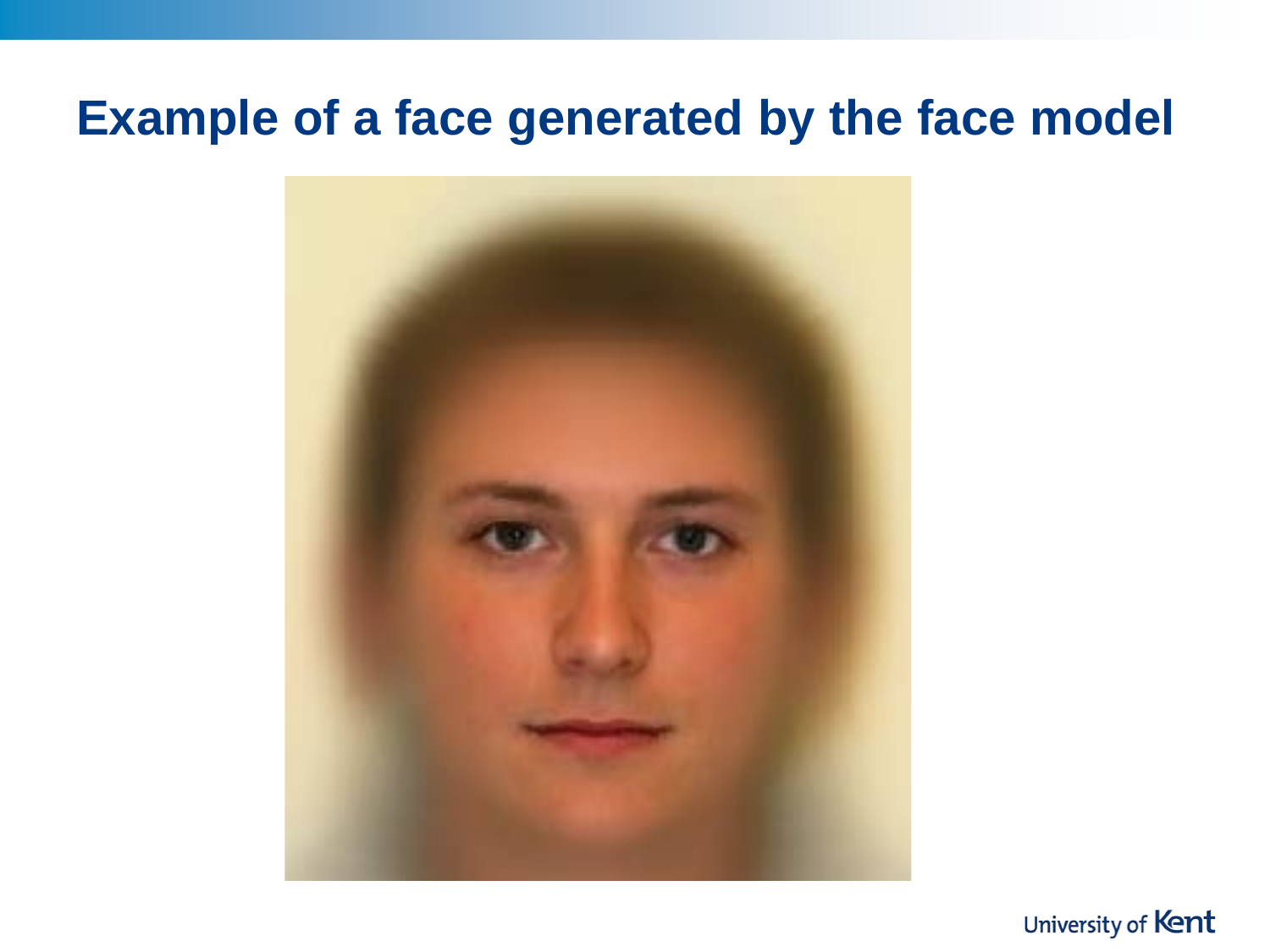# **Experiment 1: Creating a human influenced face-space**

- Aim to find which 12 PCs are perceptually most significant.
- <sup>3</sup> 30 pairs of faces were printed on photographic paper.
- Each pair varied on only one PC.





1-st PC 30-th PC

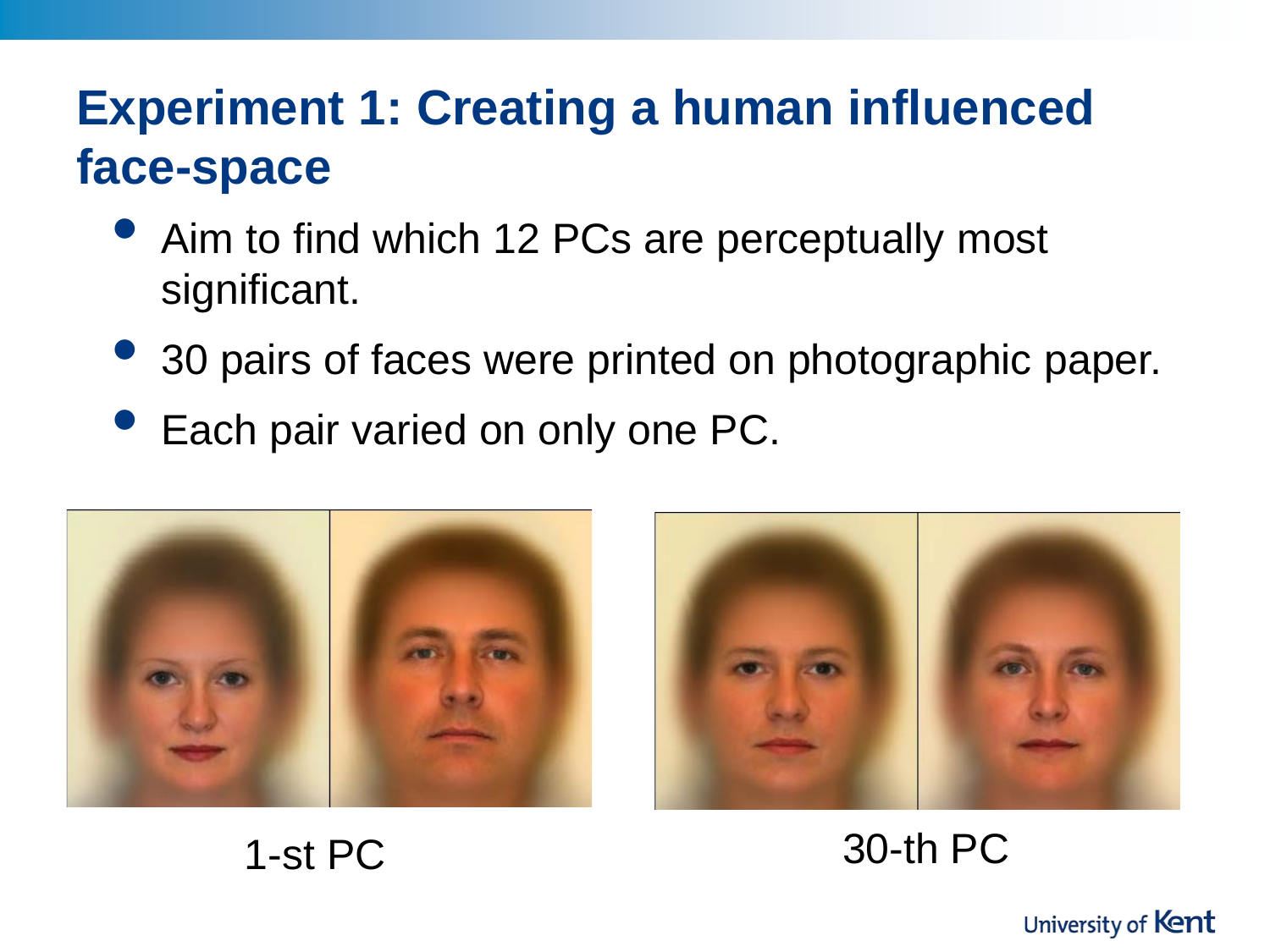# **Experiment 1: Creating a human influenced face-space**

- Participants ranked the 12 pairs of faces with the greatest within pair dissimilarity.
- The most dissimilar pair scored 12 points and so on.
- Scores were summed over all participants.
- **The most significant PCs were 1, 2, 3, 5, 15, 7,** 4, 14, 13, 18, 9, and 6.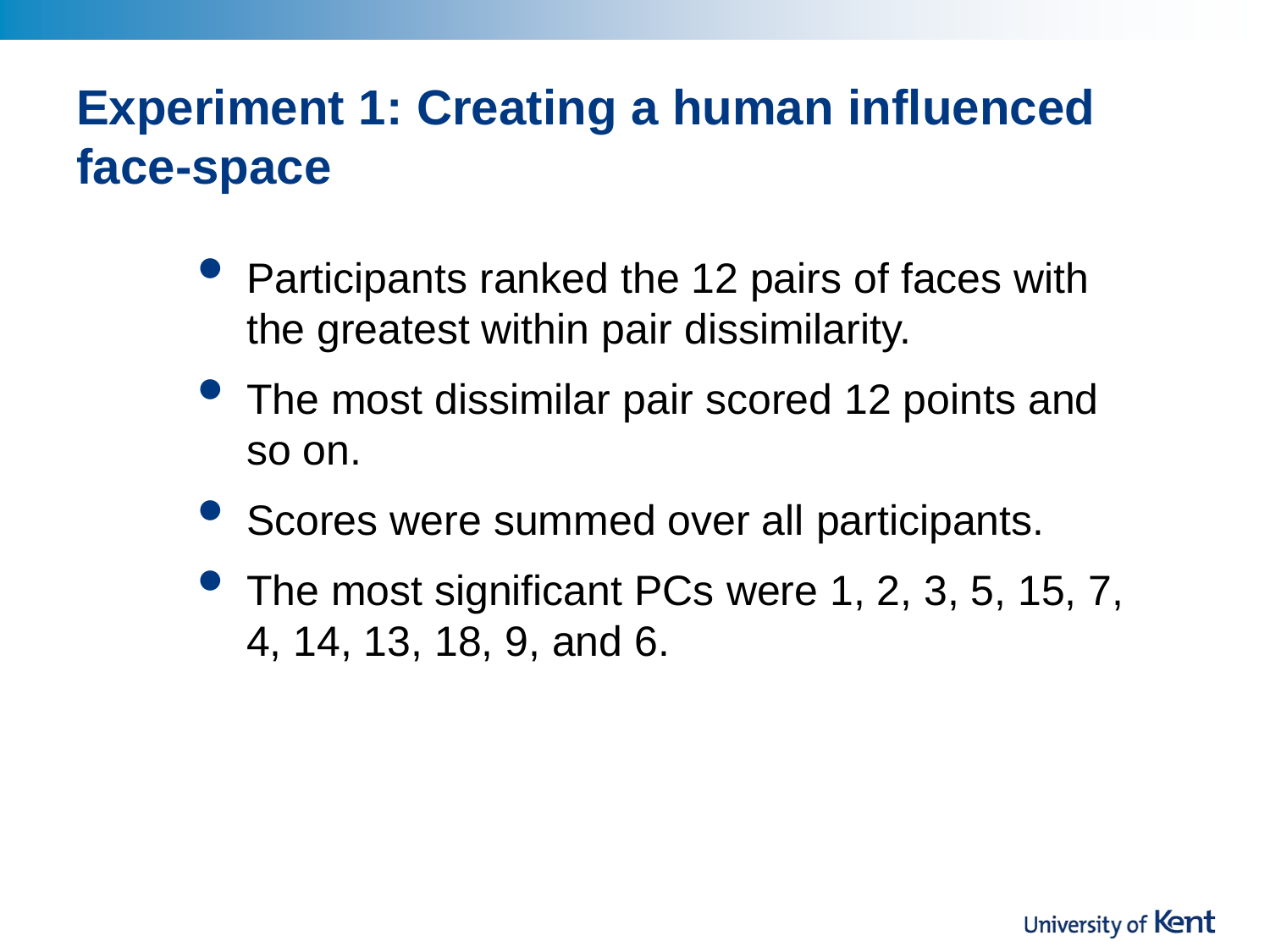### **User interface for experiments 2 and 3**

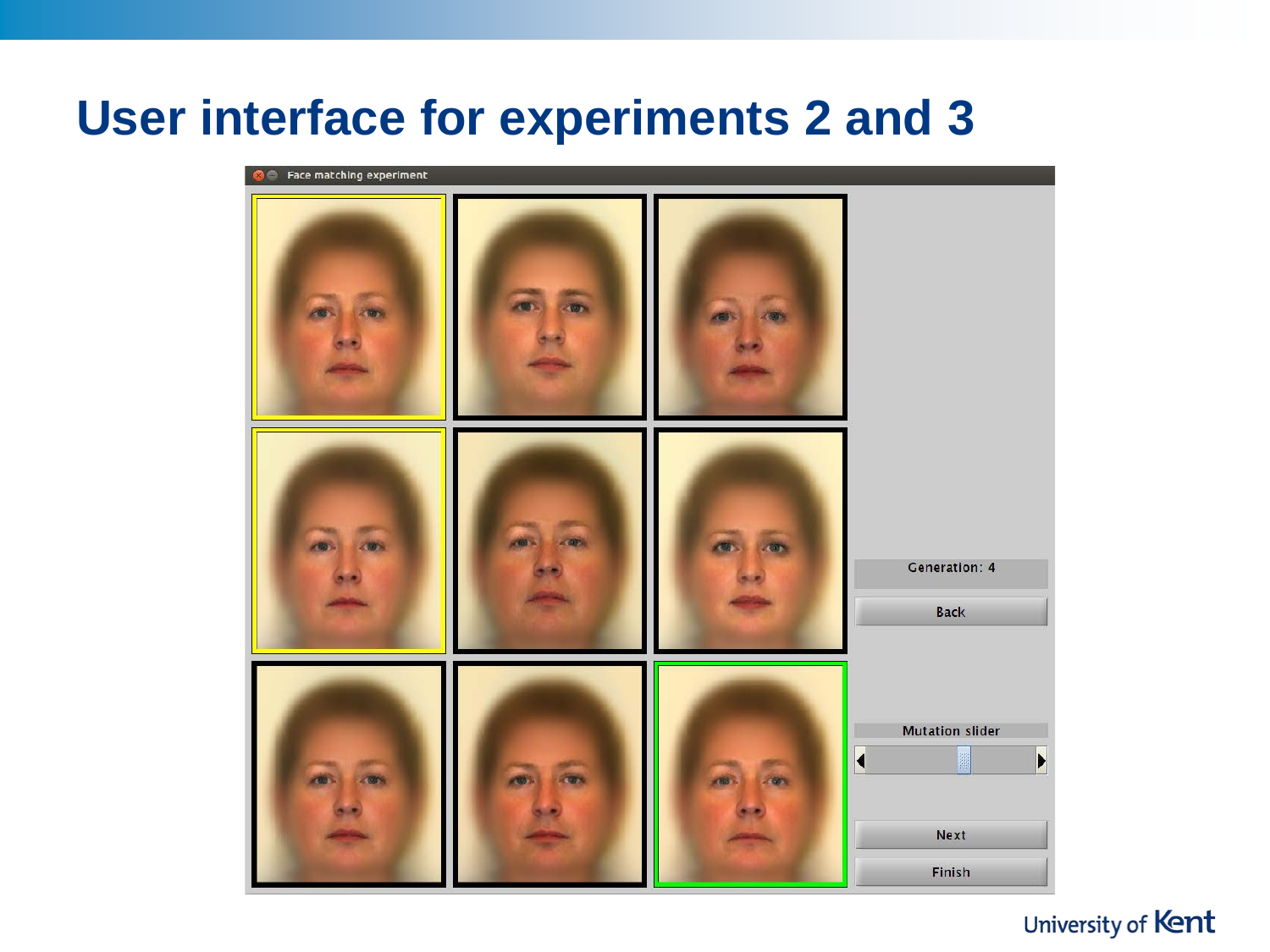## **The simple interactive genetic algorithm**

- Population size  $= 9$ .
- Uses stochastic universal sampling.
- Preferred individual is carried forward to next generation.
- Two parents create one child parent pool consists of 16 individuals.
- Preferred individual is given 2 slots, other selected individuals are given one each.

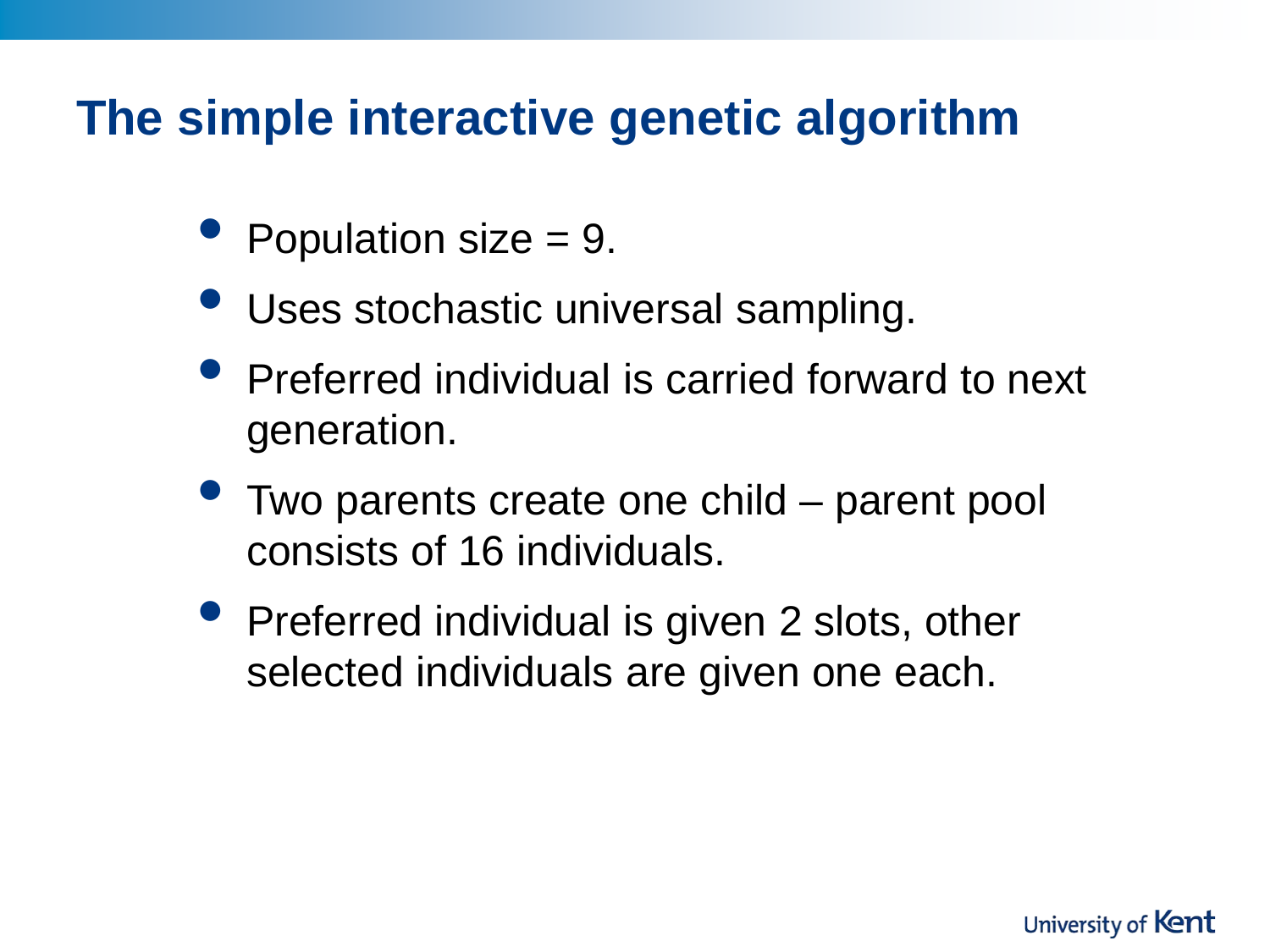## **Recombination**

• Arithmetic crossover

$$
C=\frac{(p_1+p_2)}{2}
$$

Uniform crossover

*c=p1* ⋅(Random binary string) *+p2* ⋅(Bit flip of random binary string)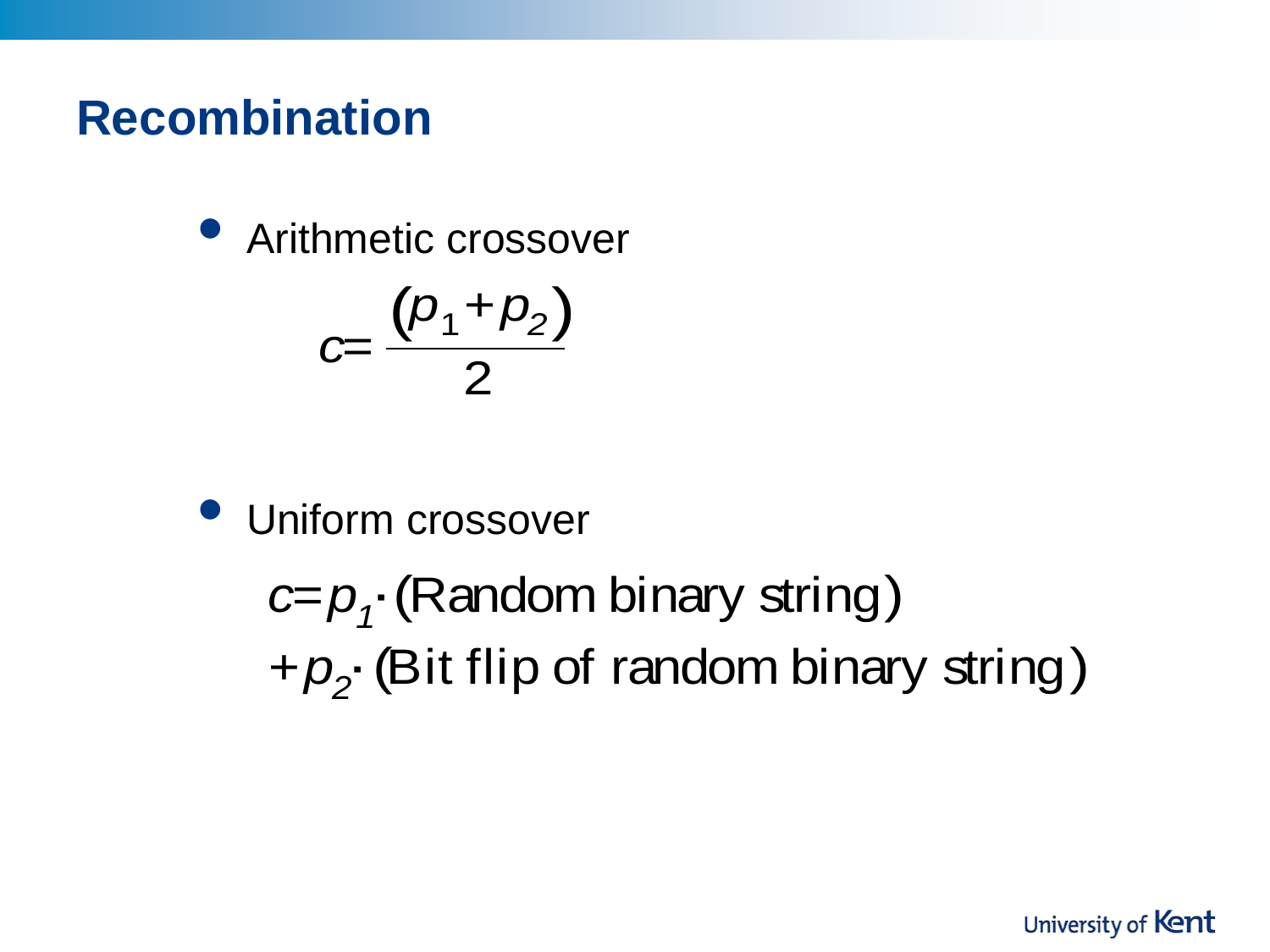## **Mutation**

*ci '*∈*σ<sup>i</sup>* ⋅*N* (0,1) *p=m*<sup>⋅</sup> <sup>5</sup> (Dimensionality of the face space) Gaussian replacement

*ci '=ci +σ<sup>i</sup>* ⋅*m*⋅*N* (0,1) • Non-uniform mutation

• Face-spaces are bounded such that  $c_i$ , $c_i$ ' $\in$ [− 2.5 $\sigma_i$ ,2.5 $\sigma_i$ ]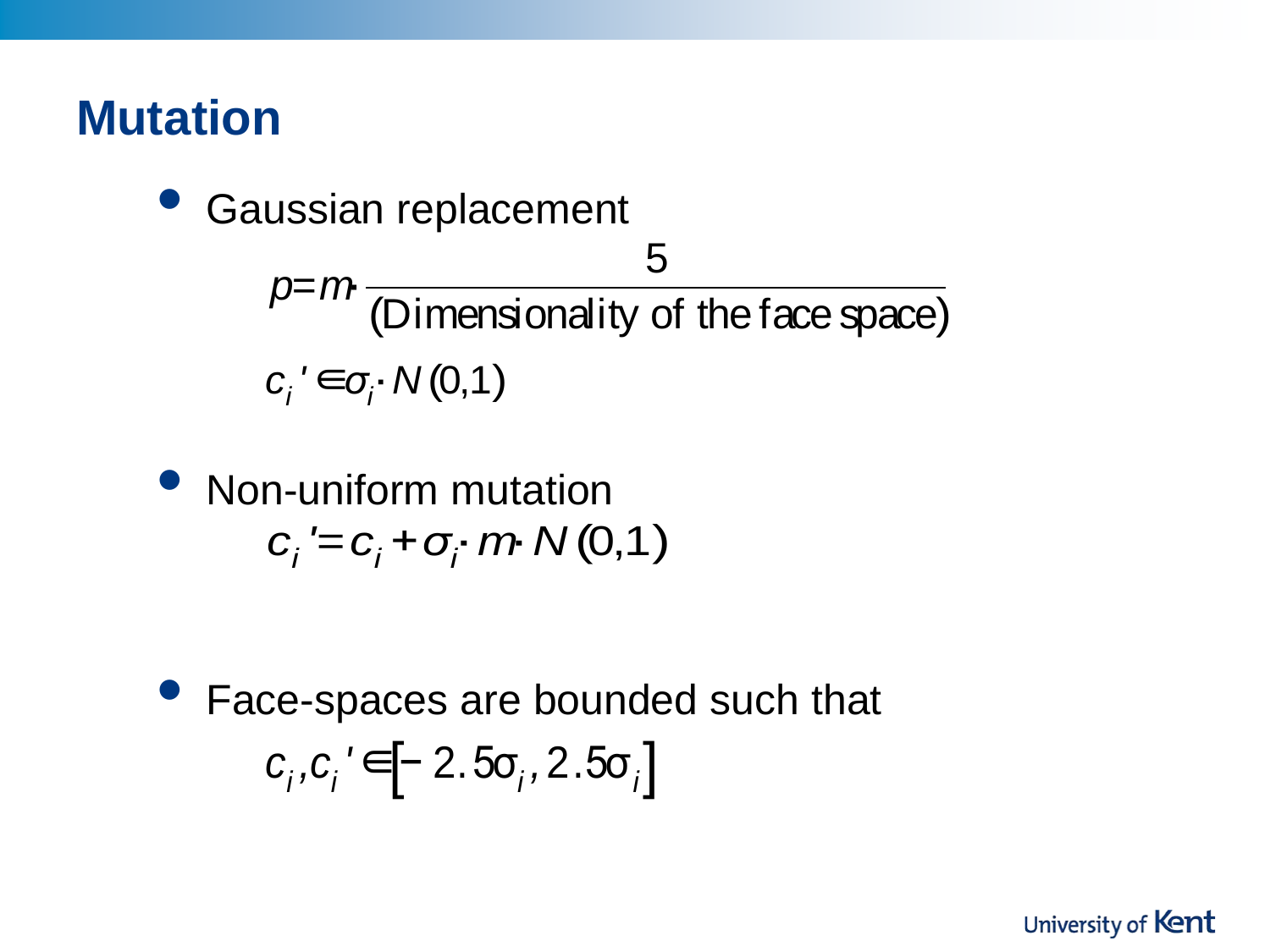# **Experiment 2: Comparing operators**

- Two recombination operators and two mutation operators were compared.
- Experiment was done in the human reduced 12-dimensional face-space.
- Target faces were in the face-space.
- Initial population was developed using k-means clustering.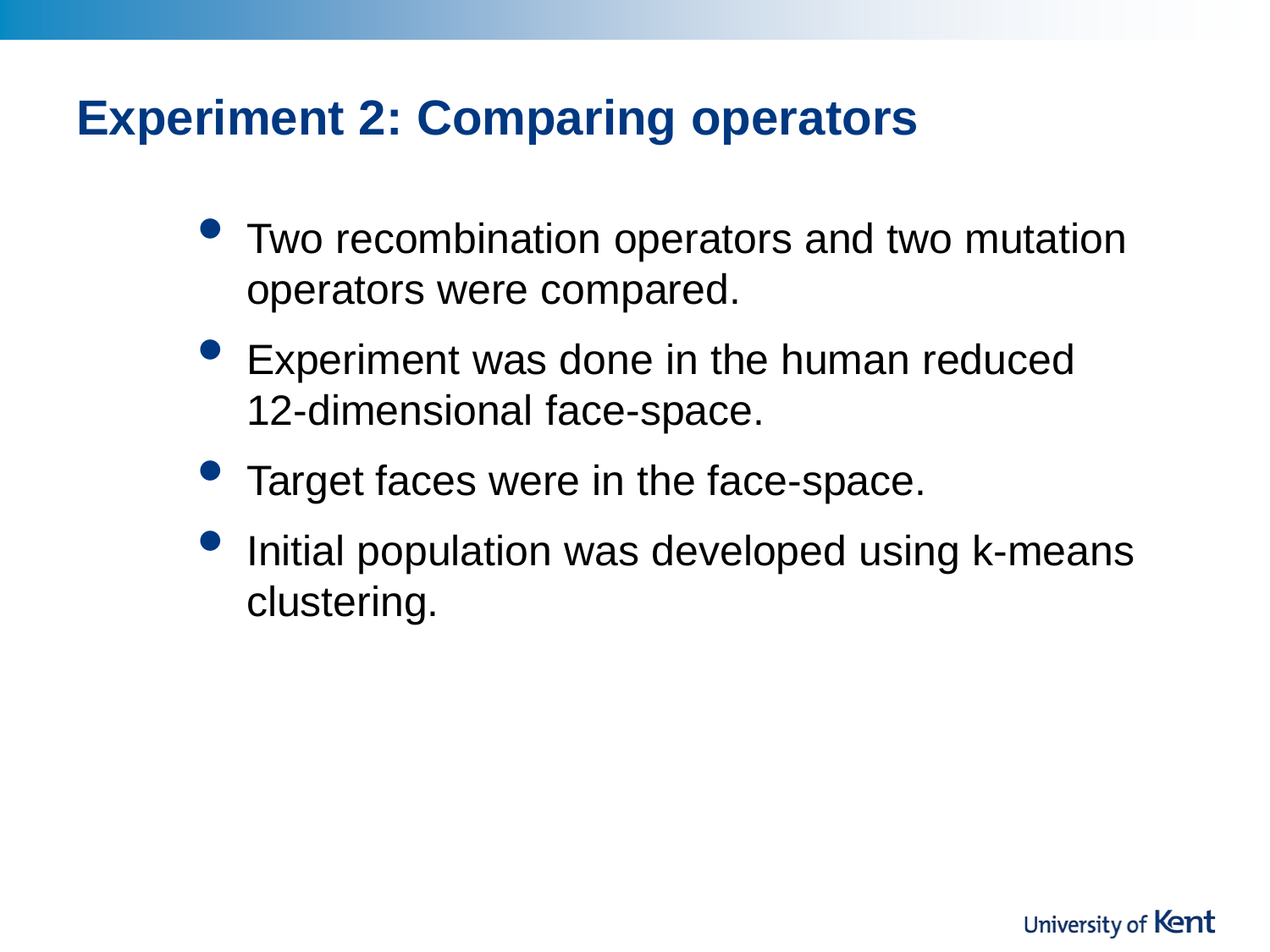## **Experiment 2: Comparing operators**

- Participants have 10 seconds to memorise the target face.
- The participant creates a composite.
- When done, the participant rates their composite on a scale of 1-10 first without and then with the target present.
- Participants perform the task five times; one practice run and once for each combination of operators.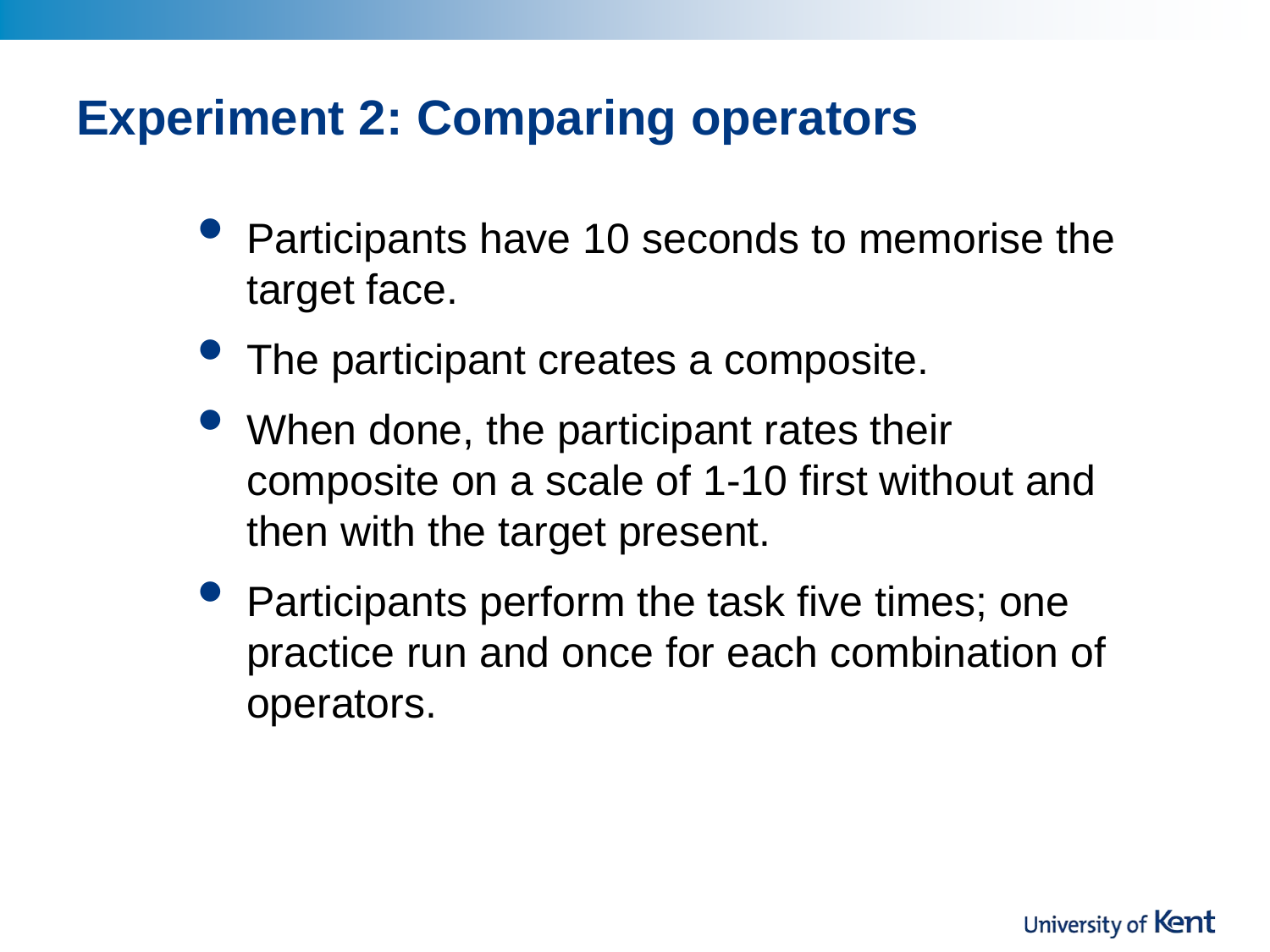# **Experiment 2: Comparing operators**

- The measure variables were:
	- **Number of generations taken.**
	- **Time taken.**
	- Number of times the back button was used.
	- The without target similarity rating.
	- The with target similarity rating.
- The results were analysed using 2-way ANOVA.
- No statistically significant differences were found between the operators.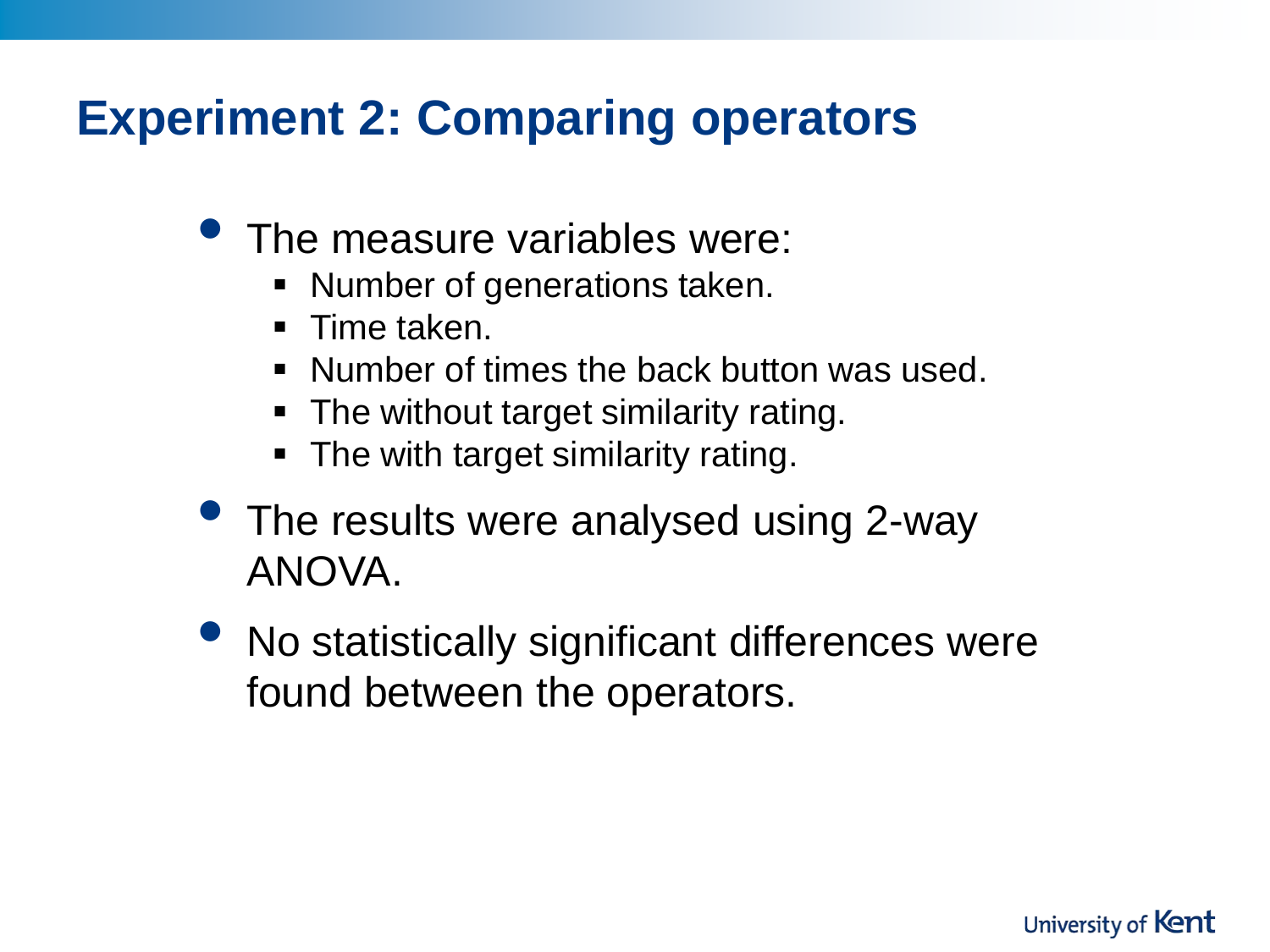# **Experiment 3: Comparing face-spaces**

- Three face-spaces were compared:
	- 30-dimensional.
	- Human reduced 12-dimensional.
	- Mathematically reduced 12-dimensional.
- The target faces were not in the 12-dimensional face-spaces.
- Arithmetic crossover and non-uniform mutation operators used.
- Results were analysed using ANOVA.
- No statistically significant differences were found between the face-spaces.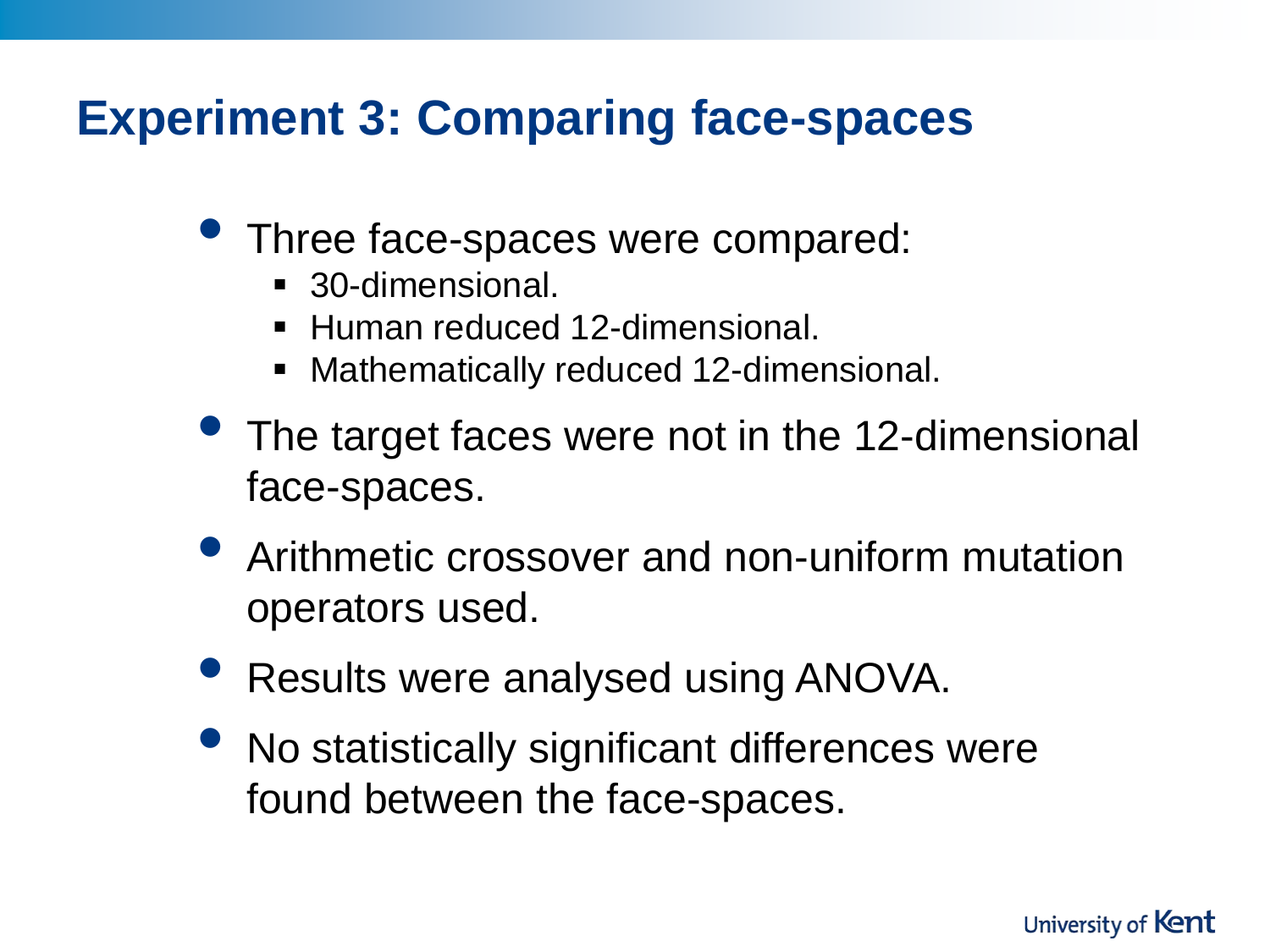### **Conclusions**

- Whilst the ordering of the PCs in the reduced face-spaces were different, the face-spaces themselves were similar.
- The choice of recombination and mutation operators had no discernible impact on the efficacy of the IEA.
- The choice of face-space had no discernible impact on the efficacy of the IEA.
- The uncertain nature of creating composites renders any differences in the face-spaces or the operators insignificant.